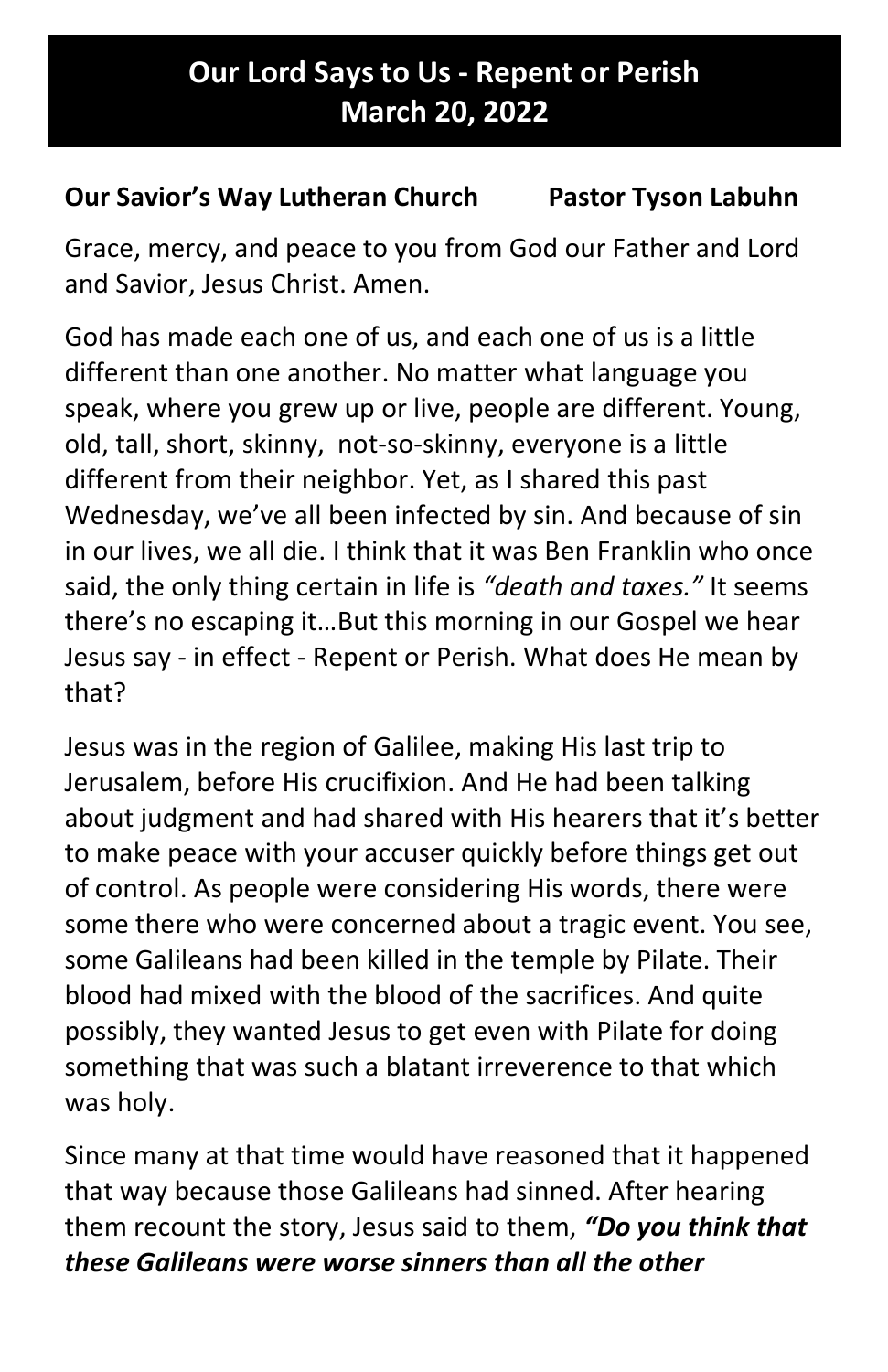## Galileans because they suffered in this way? No, I tell you; but unless you repent, you will all likewise perish."

They weren't somehow worse sinners because of what had happened. Rather, everyone should take what had happened to heart and repent of their sins. And so, He went on to reference another incident when the tower of Siloam fell and 18 people were killed. Were they worse sinners than others living in Jerusalem at the time? Again, He said, "No, I tell you; but unless you repent, you will perish."

Today, many don't even see the need for repentance. They hear the word "sin" and think that it's an outdated idea spoken in church, it doesn't have a place in today's world. People hear the word sin and immediately think that someone is judging them. And while they might try to treat their sins by declaring them to be a sickness that needs to be treated, sins just can't be covered up. Because in the end - sin is a sin is a sin. And "If we claim to be without sin, we deceive ourselves and the truth is not in us." (1 John 1:8).... Jesus reminds us to repent of our sins or perish.

Worse than that is not recognizing or admitting our sin, thinking that we can live a life that's good enough. That by doing so, it will all balance out in the end, and God will overlook our sins. After all, as some people reason, they haven't actually killed anyone or robbed a bank. So what's the problem? But then again, when is it ever good enough? It isn't and never will be with us. Because all sins are equal in the eyes of God. Whether they are or not, they are committed by thought, word, or deed. It only takes one, and you're guilty of breaking all of God's law. James 2 v.10 says, "...whosoever keeps the whole law and yet stumbles at just one point is quilty of breaking all of it." Jesus says to repent of your sins or perish.

Bobby Fischer was once a world-champion chess player. There's a story about him when he was a young boy. One day his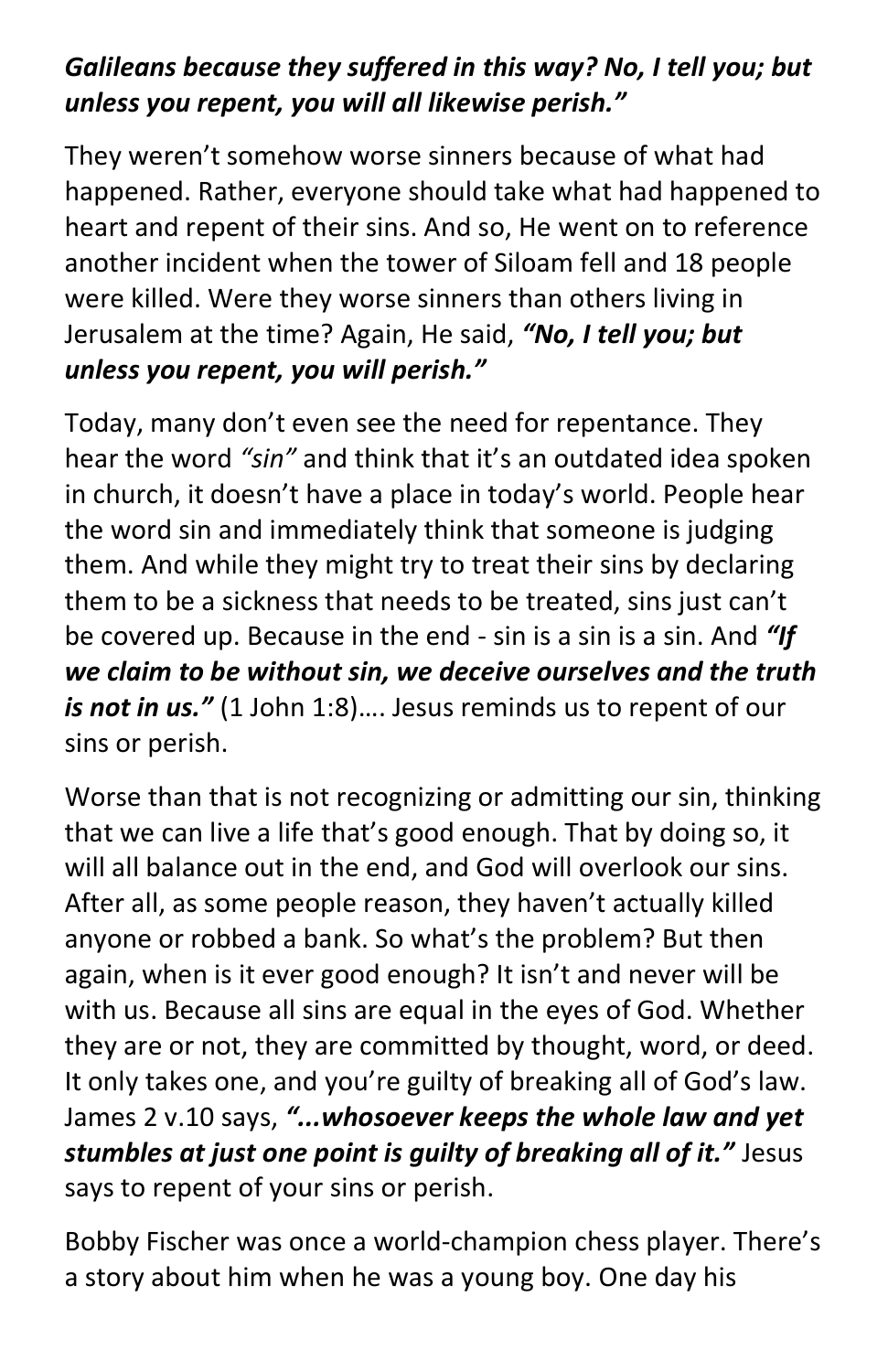mother took him to a museum, and among the many paintings in the gallery, one of the paintings caught his eye. It seemed to captivate him….It depicted a picture of a man slumped over a chessboard. There weren't too many of his pieces left, so the man was staring down at the chessboard looking for another move. But it seemed as if he couldn't see a way out. And when that happens in chess, that's called checkmate and the end of the game. The man looked as if he was ready to concede. And his opponent, who was sitting across the chessboard smiling, was Satan…

Bobby stood staring at the painting, even when his mother began to look at the other paintings. And when it was time to go, she said, "Come on, Bobby, we have to go." But Bobby didn't budge. He continued to stare at the painting. So finally, his mother said to him, "Bobby, we have to go now. Come on!" "But, Mom," said Bobby, "he has one more move!"

While the painter intentionally left the option for everyone to see, not everyone who saw the painting was able to understand. Bobby did because he was a chess prodigy at the time and the painter was trying to share that there's an option available to us even in the face of our fiercest opponent, Satan. And that move to make isn't by our own "good" works or obedience, but rather, it's because Satan can't checkmate God. And Jesus is saying to us, repent or perish because each day is a day closer to the time for us to go.

So, Jesus went on to share the parable of the barren fig tree. It's planted in a vineyard but when the owner comes by looking for fruit there is none, at least none to speak of. Seeing none, the owner wants to cut it down because what good is a fruit tree if it doesn't produce fruit? It's just taking up space and nutrients in the soil. But it's the caretaker who intercedes on the tree's behalf, at least for another year. Just like our Lord Jesus has interceded for us.